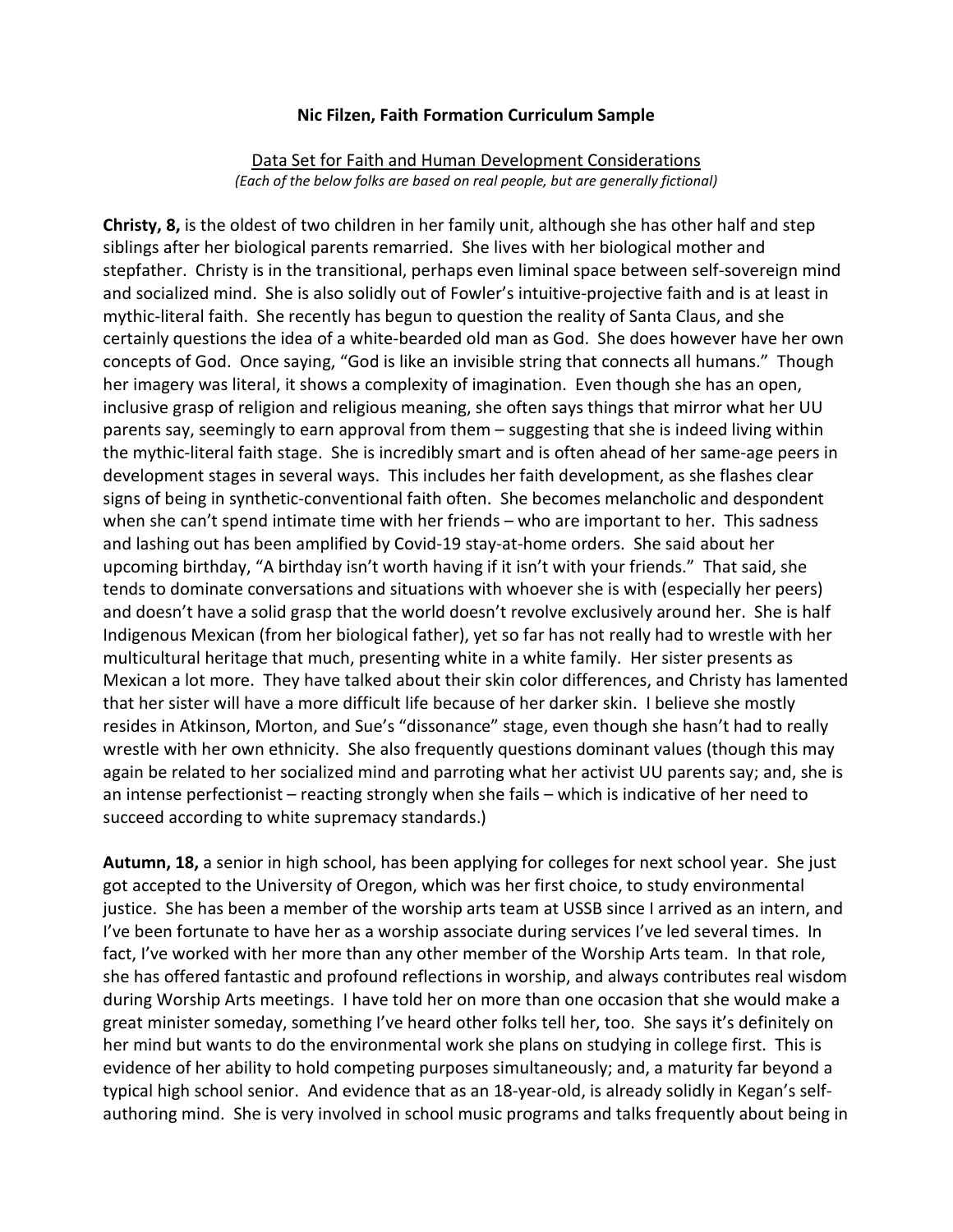the marching band percussion pit. Between her music, school, and church responsibilities, she overextends herself sometimes and has asked to be excused from her duties as worship associate at the last minute a few times recently. Without a doubt, she is in the individuative-reflective stage of faith formation. Often speaking up for her appreciation of classically liberal UU values which promote individual beliefs and experiences – perhaps focusing on that aspect of our faith to the detriment of a larger picture (just like many of our older congregants). Autumn's parents are divorced. Her mom is heavily involved with the church. I've never met her dad and don't really know his story.

# The plan

Both Christy and Autumn are developmentally advanced for their ages. Notably, both of their biological parents are divorced. Using Nye's SPIRIT model as a basis, I'm going to offer them a shared opportunity to explore what it means to them that their parents have divorced. What big assumptions or fears they might have to be extra aware of because of that particular kind of grief. And, how they can hold that grief in care and community to mitigate any potential negative impacts that grief might have on their future mental health and relationships. Also, they are both overachievers. Which makes me curious. Perhaps their need to overachieve and negative reactions to anything less than perfection is related to the grief from their parents' divorces, and therefore related to their big assumptions. I believe they share the similar big assumption that they won't be of value and therefore not belong if they don't excel at everything. Perhaps, as they share stories with each other in a unique space, utilizing imagination to promote relationship and intimacy, and similar life stories to create trust but at their unique development stages their perspectives will be complexified for the better.

Before implementing the workshop, I would confer with staff and expert laypeople to see if they agree with my developmental assessment of them and to co-create the workshop experience itself.

#### Agenda

Goal: Explore relationship with the stories they tell themselves about their families and love Flush out awareness of each participants' big assumption (it may be something different than assumed above) Promote a healthier relationship with overachieving/perfectionism Create a supportive space that encourages connection between unlikely allies

Materials: World of Experience Map, Pawns from a chess set, paper and pencils, dice (if needed)

Time: Two 45-minute sessions